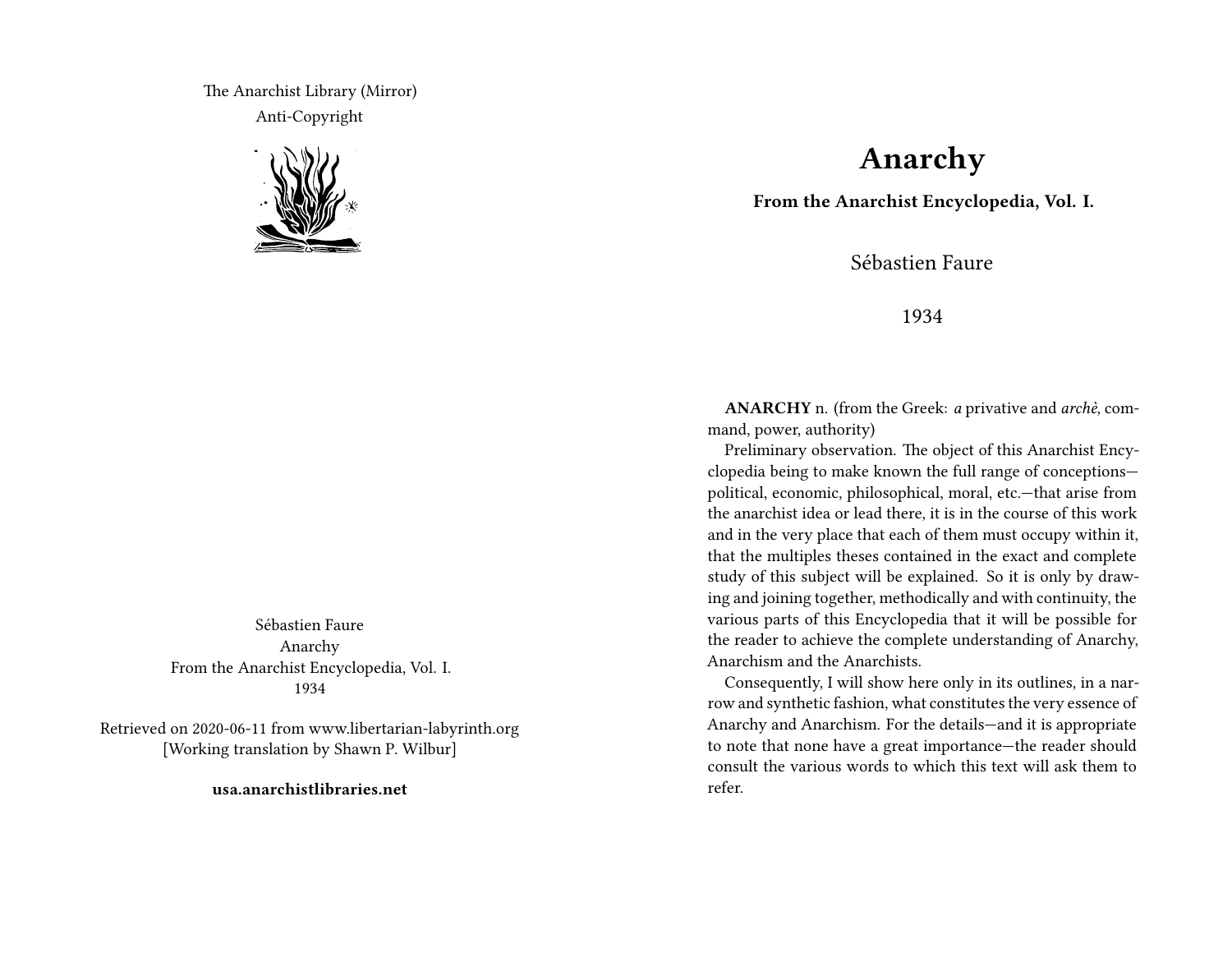Etymologically, the word "Anarchy" (which should be spelled An-Archy) signifies: the state of a people and, more precisely still, of a social milieu without government.

As a social ideal and in its actual fulfillment, Anarchy answers to a *modus vivendi* in which, stripped of all legal and collective restraint having the public force at its service, the individual would have no obligations but those imposed on them by their own conscience. They would possess the ability to give themselves up to rational inspirations of their individual initiative; they would enjoy the right to attempt all the experiments that appear desirable or fruitful to them; they would freely commit themselves to contracts of all sorts—always temporary, and revocable or revisable—that would link them to their fellows and, not wishing to subject anyone to their authority, they would refuse to submit to the authority of anyone. Thus, sovereign master of themselves, of the direction that it pleases them to give their life, of the use that they will make of their faculties, of their knowledge, of their productive activity, of their relations of sympathy, friendship and love, the individual will organize their existence as it seems good to them: radiating in every sense, blossoming as they please, enjoying, in all things, a full and complete liberty, without any limits but those that would be allocated to them by the liberty—also full and complete—of other individuals.

This *modus vivendi* implies a social regime from which would be banished, in right and in fact, any idea of employer and employed, of capitalist and proletarian, of master and servant, of governor and governed.

You will see that, thus defined, the world "Anarchy" has been insidiously and over time distorted from its precise meaning, that it has been taken, little by little, in the sense of "disorder" and that, in the majority of dictionaries and encyclopedias, it is only mentioned in that sense: chaos, upheaval, confusion, waste, disarray, disorder.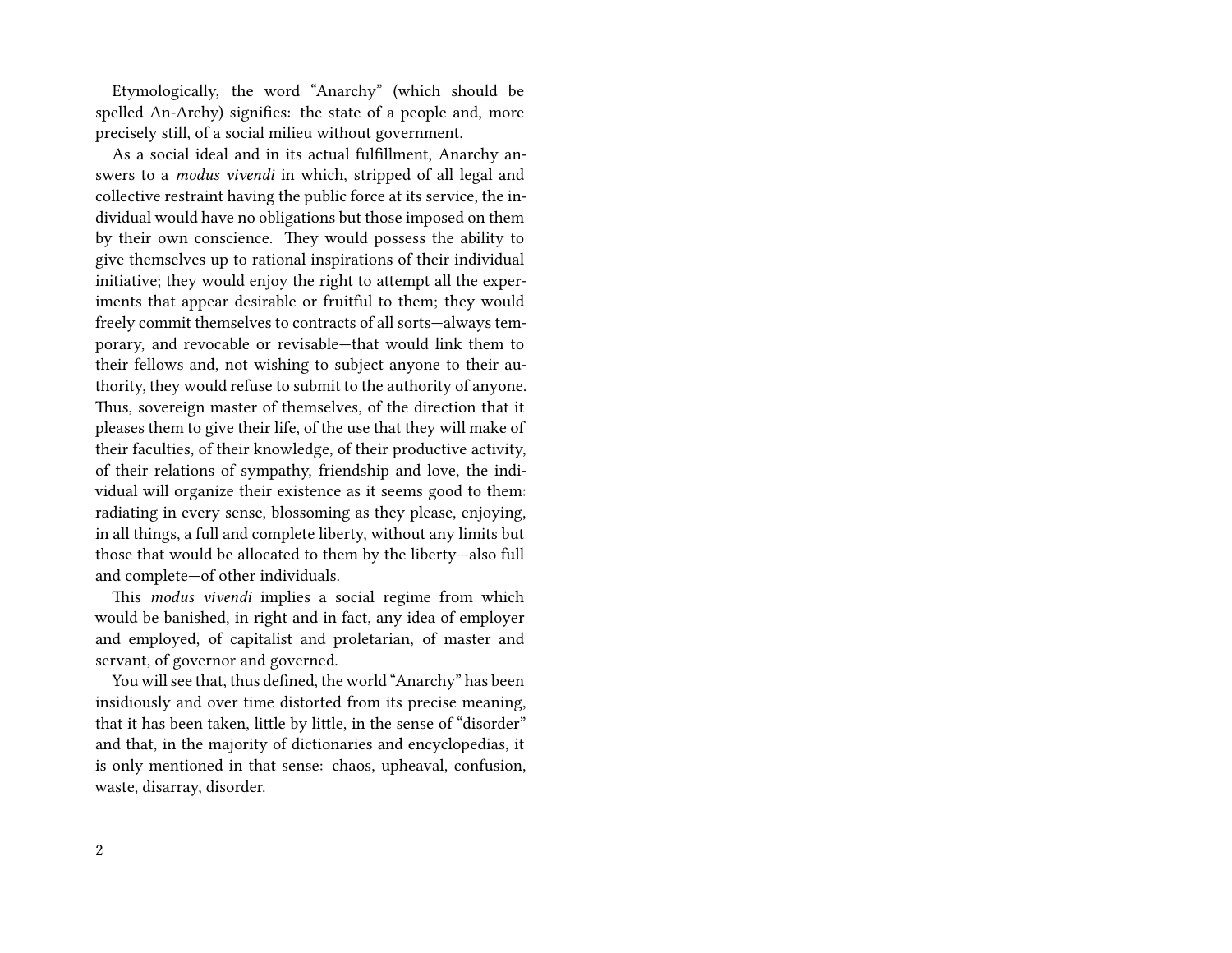Apart from the Anarchists, all the philosophers, all the moralists, all the sociologists—including the democratic theorists and the doctrinaire socialists—maintain that, in the absence of a Government, of a legislation and a repression that assures respect for the law and cracks down on every infraction of it, there is and can only be disorder and criminality.

And yet!… Don't the moralists and philosophers, men of State and sociologists perceive the frightful disorder that reigns, despite the Authority that governs and the Law that represses, in all domains? Are they so deprived of critical sense and the spirit of observation, that they are unaware that the more regulation increases, the more the more the web of legislation tightens, the more the field of repression extends, and the more immorality, disgrace, offenses and crimes increase?

It is impossible that these theorists of "Order" and these professors of "Morals" think, seriously and honestly, of confounding with what they call "Order" the atrocities, horrors, and monstrosities, the revolting spectacle of which observation places before our eyes.

And—if there are degrees of impossibility—it is still more impossible that, in order to diminish and *a fortiori* to make these infamies disappear, these learned doctors count on the virtue of Authority and the force of Law.

That pretention would be pure insanity.

The law has only a single aim: to first justify and then sanction all the usurpations and iniquities on which rest what the profiteers of these iniquities and usurpations call "the Social Order." The holders of wealth have crystallized in the Law the original legitimacy of their fortune; the holders of Power have raised to the level of an immutable and sacred principle the respect owed by the crowds to the privileged, the to power and majesty with which they are invested. We can search, to the bottom or even deeper, all of the monuments to hypocrisy and